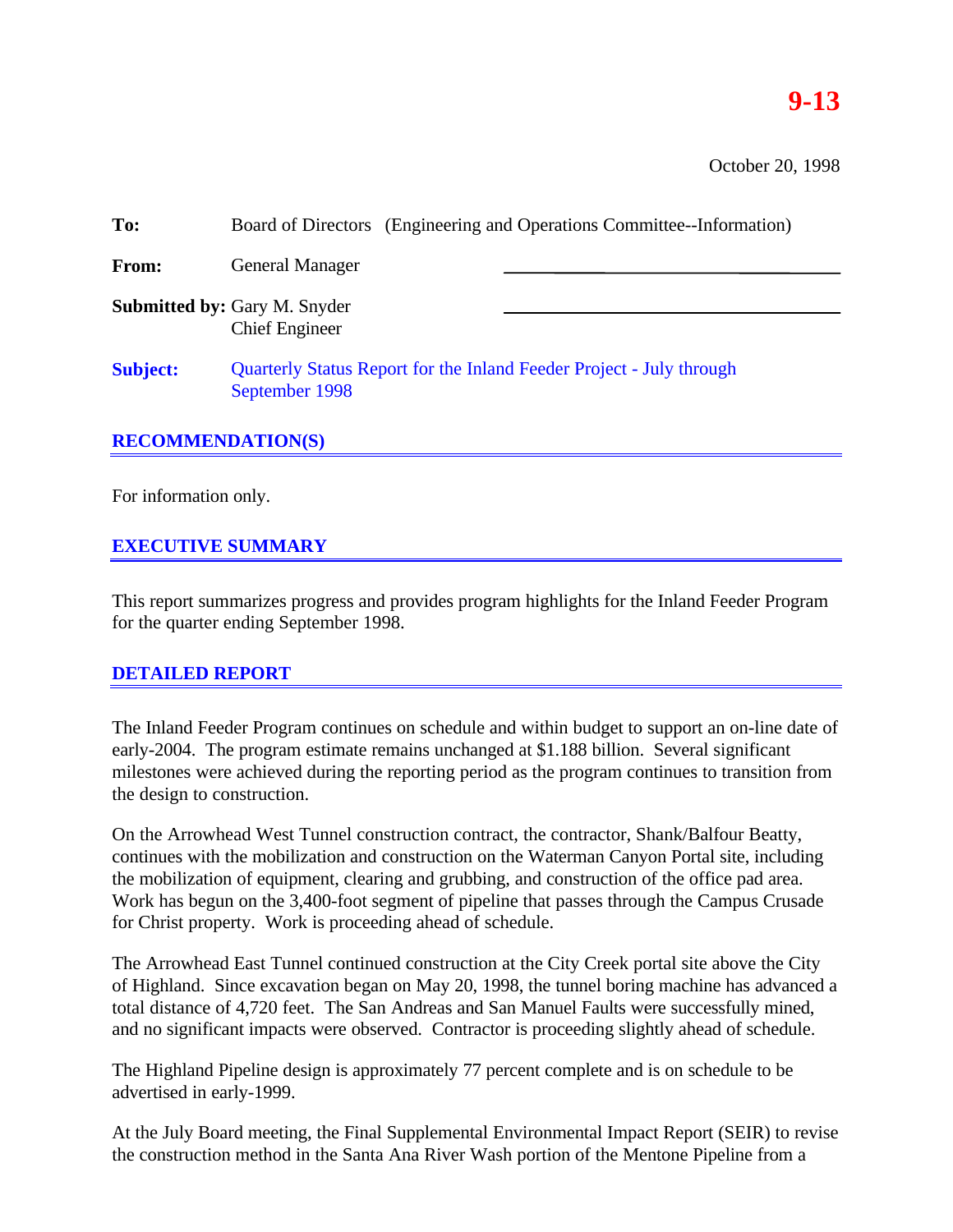tunnel to a "cut-and-cover" pipeline was certified. To expedite construction of this portion, an advanced procurement of 3,200 feet of pipe has been initiated. Design of the Mentone pipeline was completed in August, advertised, and scheduled to open bids in November.

Authorization to award a construction contract to Shank/Balfour Beatty for the Riverside Badlands Tunnel was received at the July Board meeting. The contractor has begun mobilization activities, and initiated installation of utilities at the Gilman Springs Portal project office site.

Construction on the Riverside Pipelines North and South continue ahead of schedule for a mid-2000 completion. The Riverside Pipeline North project has completed installation of approximately 15,000 of the 44,000 feet of pipe. The Riverside Pipeline South contractor has installed approximately 26,200 of the 35,400 feet of the pipe for the project.